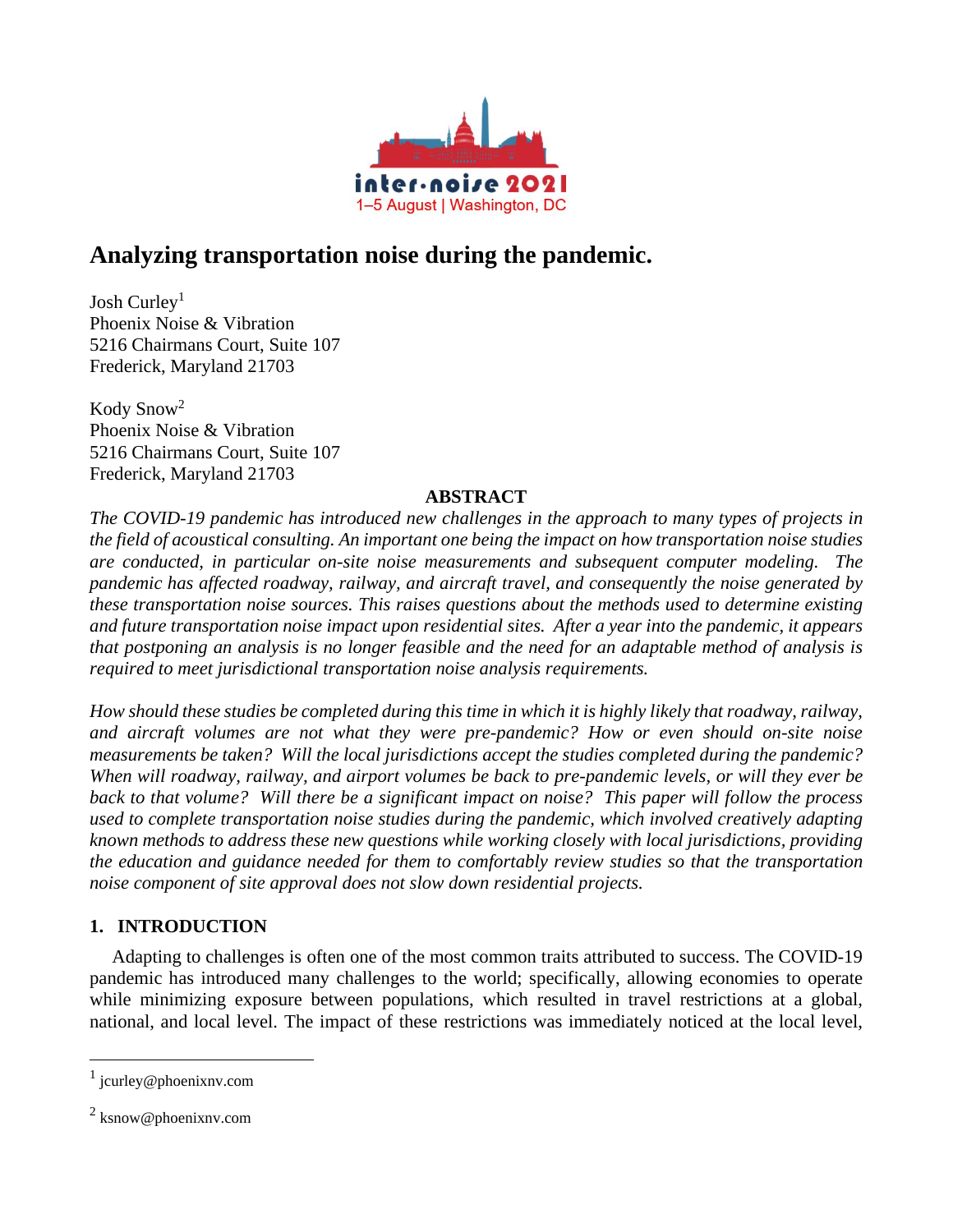especially as an acoustical consultant that analyzes transportation noise. A significant decrease in roadway volumes was apparent due to the need for employers and employees to implement tele-working.

Like every other industry trying to survive the pandemic, developers and builders still pushed forward with proposed land developments. In order for these projects to continue moving forward during the jurisdictional approval process, Phoenix Noise & Vibration saw it necessary to develop an effective method for providing accurate analyses of transportation noise for these projects. This required us to modify our current practices and inform our clients and government reviewers of the non-typical method. It was found that our local governments were open to discussing the topic and were happy to accept alternative methods to allow for projects to move forward.

Now that it has been over a year into the COVID-19 pandemic, it looks like transportation volumes are starting to normalize and that standard practices for transportation noise analysis can return. While it is relieving to know that things may return to "normal," it is also encouraging to know that our industry can still function with minor changes to standard practices.

#### **2. TRANSPORTATION NOISE ANALYSIS PROCEDURES**

While acoustical consultants likely differ in their practices for conducting analyses of transportation noise, there is usually some agreement in the procedures used to conduct these analyses. When applicable, these procedures typically consist of the following:

- 1. Noise measurements conducted on site.
- 2. Counting transportation volumes; roadway or railway.
- 3. Developing an existing computer model of the site.
- 4. Calibrating the computer model to the onsite noise measurements.
- 5. Modifying the existing computer model with the proposed site changes.
- 6. Analyzing future noise impact upon the site.

This process is generally an effective method for analyzing transportation noise impact upon a future development, but what do you do when current transportation volumes are no longer representative of typical conditions and noise generated by those transportation sources has decreased? This was the question that we had to ask ourselves due to conditions created by the COVID-19 pandemic. The other issue was that there were statewide travel restrictions which limited our ability to travel to the sites to conduct noise measurements.

#### **2.1. On Site Noise Measurements**

Understanding the purpose of onsite measurements when analyzing transportation noise is important when determining whether they are absolutely necessary to complete an evaluation of a site. Sometimes the intent is not to determine the noise level at the site from a specific source, but to determine how the noise propagates from that source to the site due to unique site conditions. Examples of these conditions may be significant topographic changes, obstructions, elevation of the noise source relative to the site, as well as other unique challenges. While these conditions can usually be computer modeled, the accuracy of the model's results can be significantly improved with validation from onsite noise measurements.

Our company typically uses DataKustik CadnaA to create computer models of proposed sites and have found that with accurate site data (i.e. topography, building footprints, roadway alignments, etc.) that the computer model is generally within 2-3 dBA of the noise measurements conducted at the site prior to any adjustments to input data. In the field of acoustics this level of accuracy is usually within an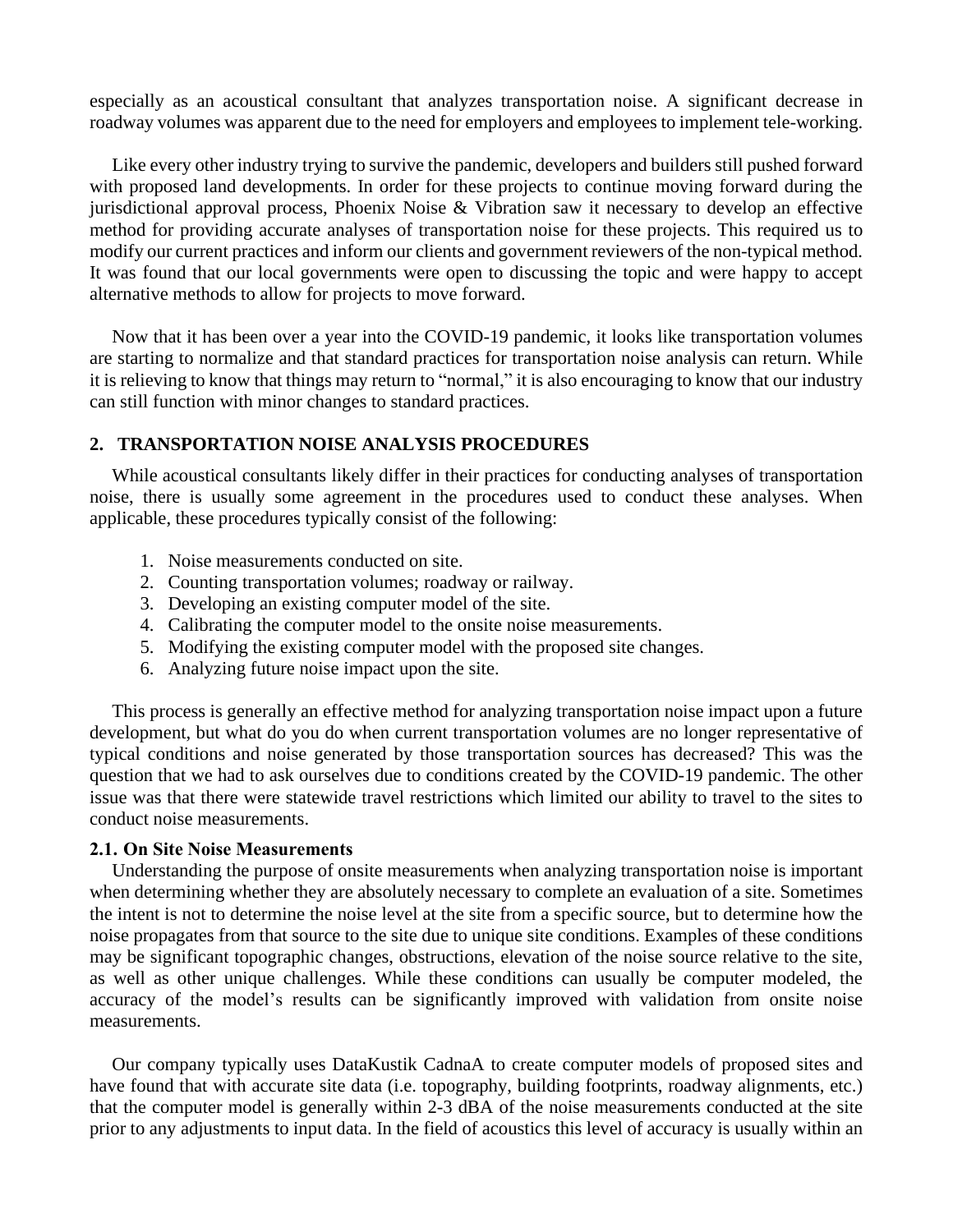acceptable tolerance. Therefore, we maintained a relatively high confidence level when we knew that we were not able to conduct noise measurements at a site.

Although we knew that our ability to computer model a site was fairly accurate, the model calculates noise based upon transportation data inputs, such as Average Annual Weekday Traffic Volume (AAWDT), truck percentage, percentage of volume occurring at night, etc. This can become an issue when the site is adjacent to a transportation source for which there is no published data. Prior to the COVID-19 pandemic, noise measurements at a site with these conditions were the primary way to determine the noise level generated by the adjacent transportation noise sources. This presented us with a challenge, as initially not only were we not allowed to travel but knew that noise levels measured of that transportation source were likely not representative of typical levels.

Given the challenges of conducting onsite noise measurements, we determined that we would approach our analyses using alternative methods. For sites which we knew we had published data for the transportation noise sources, we decided that we would computer model the site and use the results without onsite noise measurement validation. We would then later measure and recalibrate the model if necessary once travel restrictions were no longer in place. We found that our clients were generally receptive to this idea, as any attempt to keep the approval process moving forward using alternate means that were still accepted by the local jurisdictions was greatly appreciated.

We did not complete onsite noise measurements between mid-March and the end of June 2020, due to both the knowledge that most transportation was highly restricted and the lack of approval to move forward with noise analysis services on residential projects. During this time, any transportation noise study that was completed was done so with the "model-first-measure-later" approach (explained in Section 3).

#### **2.2. Transportation Data & Modeling**

Many onsite noise measurements were conducted between July and September, during a time at which roadway volumes appeared to be increasing compared to the beginning of the pandemic, yet also at a time where it was unclear if overall roadway activity and patterns had returned to "normal" (i.e. prepandemic) conditions. To account for any effect the changes to roadway activity may have had on the resulting noise output from the roadway, traffic counts conducted during the onsite noise measurements were compared to the most recent available data from the state departments of transportation (DOT).

To validate the computer model, automobiles and heavy trucks were manually counted at the site for a 30-minute period during the typical morning and evening peak hours, as well as at 10:00 PM to account for the nighttime traffic percentage. The higher of the 30-minute peak hour counts (the evening count for this site) was doubled for an hourly count, and then used to calculate an AAWDT using the K Factor and Equation 1 [1].

$$
AAWDT = \frac{Peak\ Hour\ Volume}{K\ Factor} \tag{1}
$$

The roadway noise output of the current model was calibrated according to the measured noise levels using the calculated AAWDT and then making adjustments to the nighttime volume percentage and roadway speed. To determine a nighttime percentage (which is not always provided by the DOT), in the current model the nighttime volume percentage was adjusted until the modeled difference between the daytime and nighttime average noise levels matched the measured difference. After doing this, if the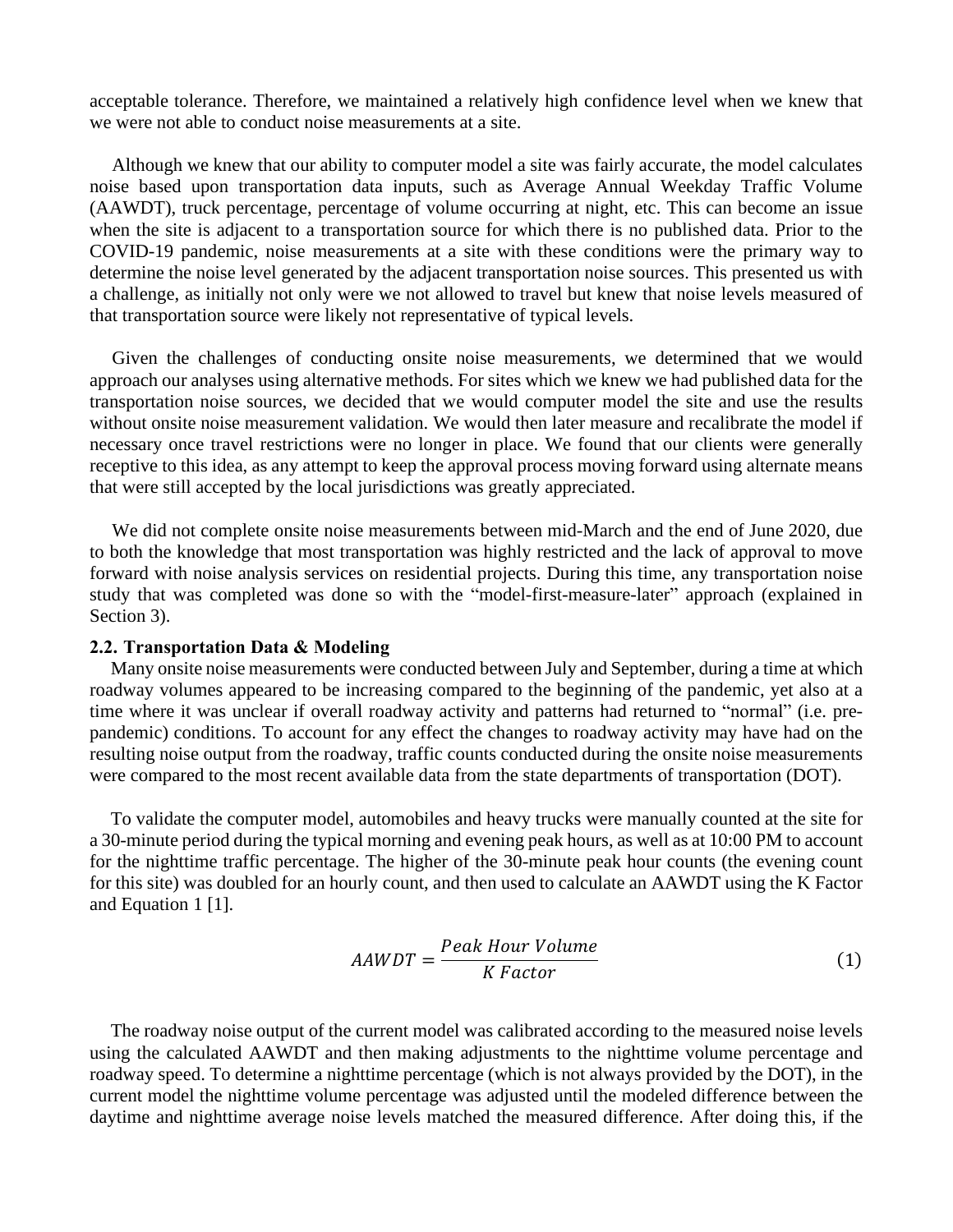modeled day-night noise level (Ldn) output was still slightly low or high, the modeled roadway speed was adjusted above or below the posted speed limit. With the roadway speed adjustment, the modeled Ldn, daytime average, and nighttime average noise levels would then all match the measured values.

The calculated AAWDT during the onsite noise measurements was then compared to the most recent AAWDT available from the DOT, which was always (with varying degrees) lower, indicating that the roadway volume may still be affected by changes attributed to the pandemic. To account for the higher roadway volume, the DOT published AAWDT was used, along with the other parameters needed to calibrate the modeled output to the measured noise levels at the site. As such, the current model was calibrated according to the noise levels measured at the site and adjusted according to the higher DOT AAWDT reported for the previous year.

# **3. WORKING WITH JURISDICTIONS**

In addition to the challenges created by the COVID-19 pandemic on our standard practices for conducting a transportation noise analysis, we also had to consider the impact on the ability for jurisdictional reviewers to understand what the changes represented and how they could be handled. This required us to reach out to the various jurisdictions and conduct open discussions of our newly proposed processes to adapt to the changes. In our discussions with these jurisdictions, we seemed to keep encountering some familiar themes, such as:

- Most reviewers do not understand noise beyond knowing to look for a noise contour on a site plan, and if a residence is one the wrong side of that noise contour there is the need for further analysis and potentially mitigation.
- Helping them understand concepts such as a 50% reduction in roadway volumes equates to a 3 dBA difference, or that school traffic does not make up a significant enough portion of the roadway volumes that it makes a difference in the Ldn. They did pick up quickly on the fact that travel restrictions result in less traffic and that any noise measured during that time would likely not represent typical conditions.
- Some jurisdictions looked to us for guidance on how to judge when roadway volumes would be representative of normal conditions, and, like us, questioned if they would ever be back to normal.
- We came up with 90% as the criterion for judging whether or not measurements could be equated to "normal" condition, as this equates to a difference in noise of less than 0.5 dBA, and explained that a 1 dBA difference is imperceptible and usually insignificant (until of course the noise at a site is at or 1 dBA above the respective jurisdictional limit).
- Some jurisdictions waited until their transportation departments confirmed that roadway traffic was back to 90%, while others were willing to accept the alternative approach.

### **3.1. Alternate Approaches**

At the beginning of the summer in late June to early July, some restrictions in the area were eased, resulting in a substantial increase in roadway activity compared to the previous three months, yet not back to pre-pandemic levels. Around this time, the number of transportation noise study requests also seemed to increase back to what would have been normal for the summer months, leading us to consider whether there was a way to start conducting onsite noise measurements again for use in the studies rather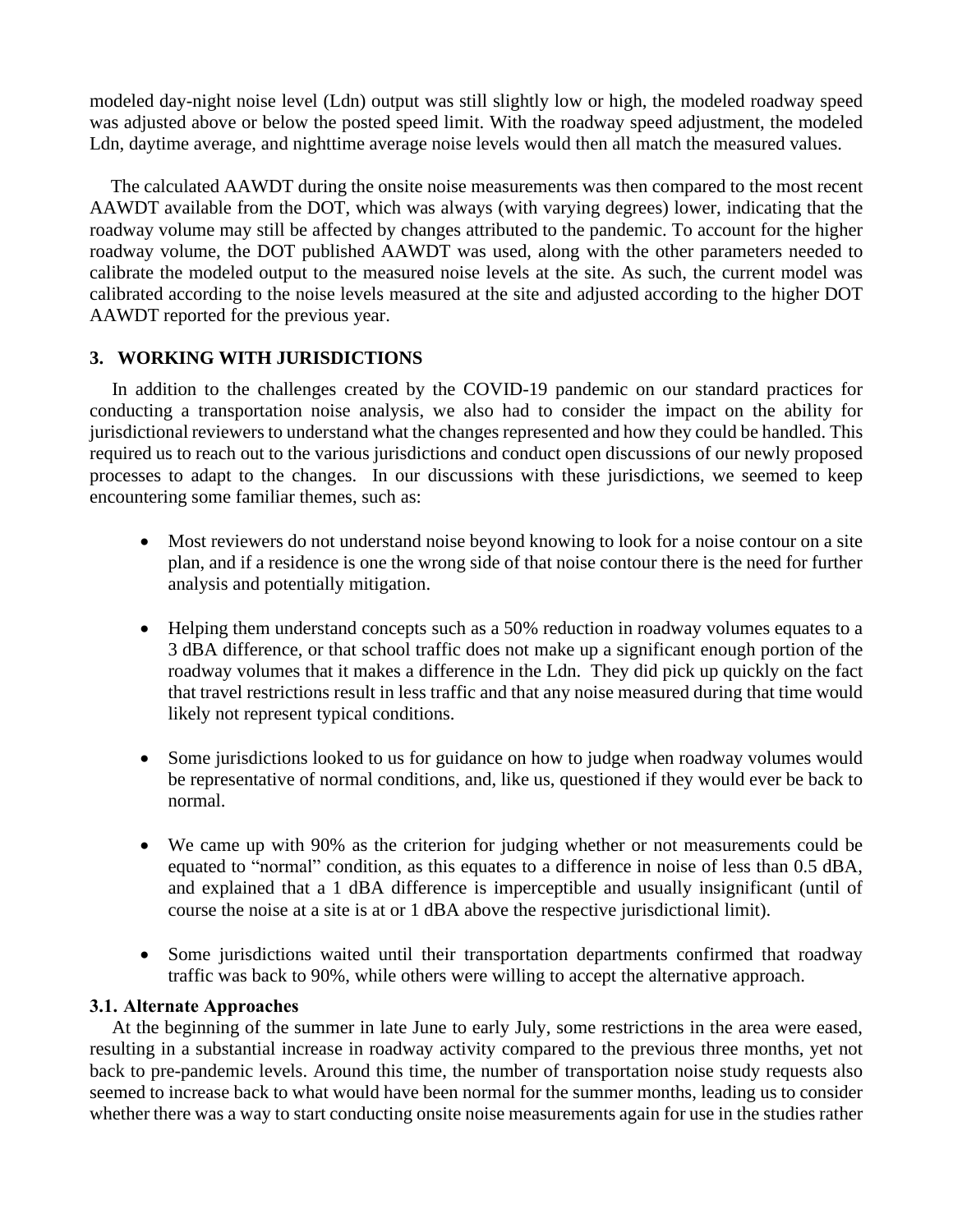than continuing to delay them and pile up a huge backlog of onsite noise measurements that would at some point need to be completed.

For most jurisdictions in which we frequently complete noise studies, we were bringing this to the attention of the reviewers in mid-March before they had considered the impact of COVID-19 on noise and its impact on the overall site plan approval process. We had projects for which a noise study was a condition of approval in jurisdictions which require onsite noise measurements and clients who were still pushing forward so that their project would not be delayed.

Upon bringing up these concerns with onsite noise measurements to the reviewers' attention, they understood the challenges in completing the study at this time while also acknowledging that all projects could not be put on hold. We recommended for their consideration two alternate approaches to the traditional measure at the site and then model method:

- 1. Model first and provide a preliminary study based upon only a computer model and input data, and then once onsite measurements were again permitted, measure at the site and make any necessary adjustments to the calibration of the model and accompanying results.
- 2. For projects located near another project we had previously completed, use the measured data from that site.

Both approaches were accepted in the interest of keeping projects moving through the review process. It is interesting to note that we have had some difficulty in completing follow-up measurements for some of these projects, as the clients do not seem interested in having them completed once they receive that initial study, although they will be required to have them complete at some point. Although it is preferred that the measurements be conducted, as previously mentioned, there is some comfort in knowing the accuracy of the model-only results.

#### **3.2. Schools**

It was around this same time that one local county invited us to join a discussion on the effect of COVID-19 on roadway noise and how to conduct noise studies once the school year started. Historically this jurisdiction held a strong position that noise measurements during the summer months were prohibited due to the absence of school traffic in the measured results. In our meetings with them during the summer of the pandemic their concern was not that COVID-19 had affected all roadway traffic volumes, but instead that school volumes would be affected since the decision was made that all classes would be held virtually for 2020/2021 within the county. Their assumption was that without school traffic on the roadways, the noise level would be much quieter than it would normally be. It had not even occurred to them that overall roadway volumes had been severely compromised since mid-March and the resulting impact on roadway noise levels was highly questionable, only that there would less school traffic on roadways throughout the county.

For this jurisdiction, there were multiple meetings with us and other area consultants to help them feel comfortable with accepting the alternate methods explained above and moving forward with those projects in that fashion.

#### **3.3. Open Discussion (Added Bonus)**

An additional benefit that has resulted from increased communication with jurisdictional representatives is the ability to have open discussions regarding other matters that are related to the acoustical field. Some of these topics have included the analysis of airport noise impact upon residential developments and the methods used to determine if proper construction specifications have been